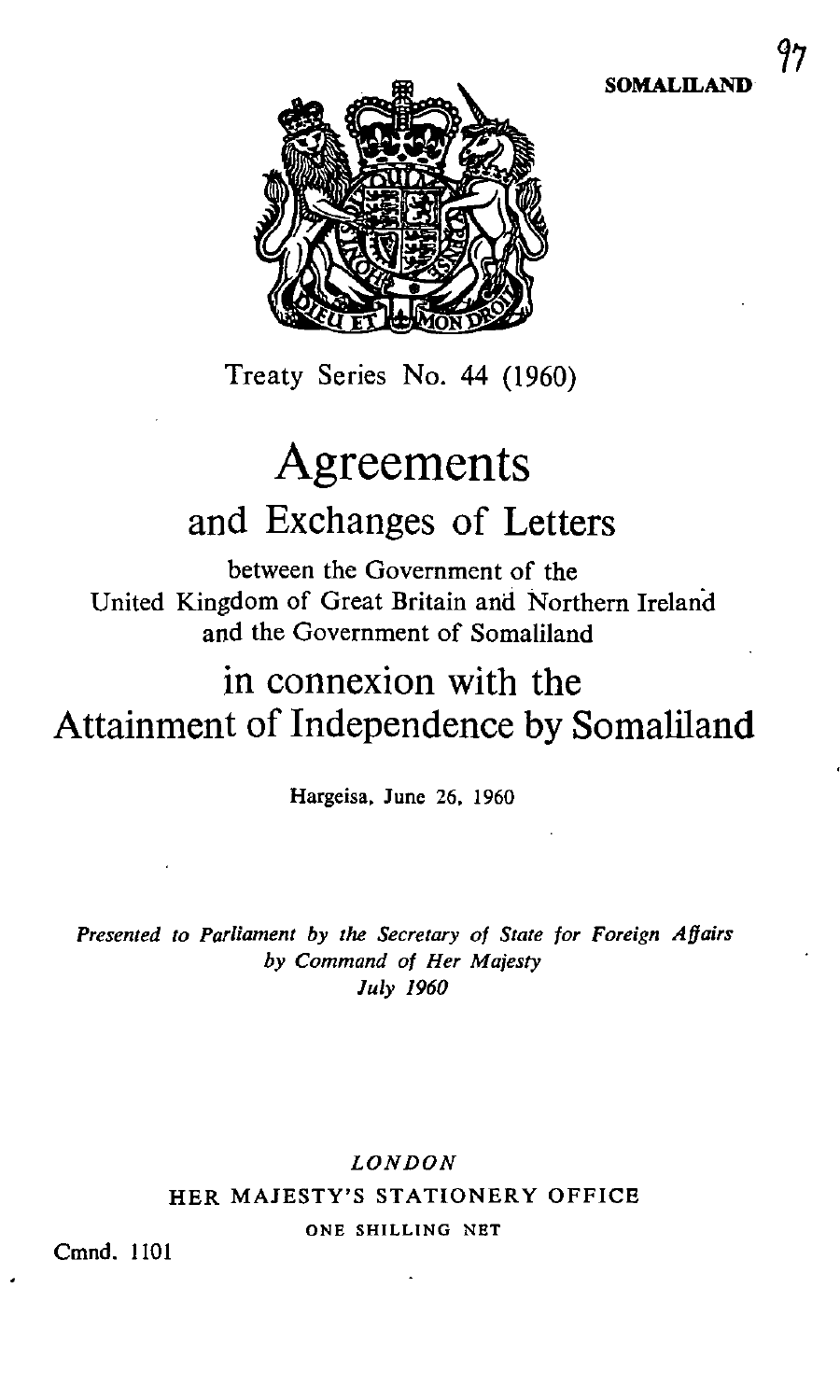## **CONTENTS**

 $\ddot{\phantom{0}}$ 

|                                                                                                                                                                                                                                                                                                                                                                                                       | Page |
|-------------------------------------------------------------------------------------------------------------------------------------------------------------------------------------------------------------------------------------------------------------------------------------------------------------------------------------------------------------------------------------------------------|------|
| Interim Agreement for a United Kingdom Aid Mission                                                                                                                                                                                                                                                                                                                                                    | 4    |
| Public Officers Agreement<br>$\ddotsc$                                                                                                                                                                                                                                                                                                                                                                | 7    |
| Agreement regarding Interim Arrangements in respect of<br>the<br>Somaliland Scouts                                                                                                                                                                                                                                                                                                                    | 10   |
| Exchange of Letters providing that, should the Government of<br>Somaliland be a party to any agreement transferring jurisdiction<br>over the territory of Somaliland to any other Government, such<br>agreement should provide that the obligations of the Government<br>of Somaliland in respect of certain specified instruments<br>are<br>transferred to that other Government<br>$\sim$ 100 $\mu$ | 13   |
| Exchange of Letters concerning the continued availability of currency<br>of the East African Currency Board in Somaliland for a transitional.<br>period                                                                                                                                                                                                                                               | 14   |
|                                                                                                                                                                                                                                                                                                                                                                                                       |      |
|                                                                                                                                                                                                                                                                                                                                                                                                       |      |
|                                                                                                                                                                                                                                                                                                                                                                                                       |      |
|                                                                                                                                                                                                                                                                                                                                                                                                       |      |
|                                                                                                                                                                                                                                                                                                                                                                                                       |      |
|                                                                                                                                                                                                                                                                                                                                                                                                       |      |

 $\dot{3}$ 

 $\ddot{\phantom{0}}$ 

 $\ddot{\phantom{0}}$ 

 $\bullet$ 

 $B<sub>2</sub>$ 

 $\sim 10^{-1}$ 

 $\overline{a}$ 

 $\sim 10$  $\downarrow$ 

99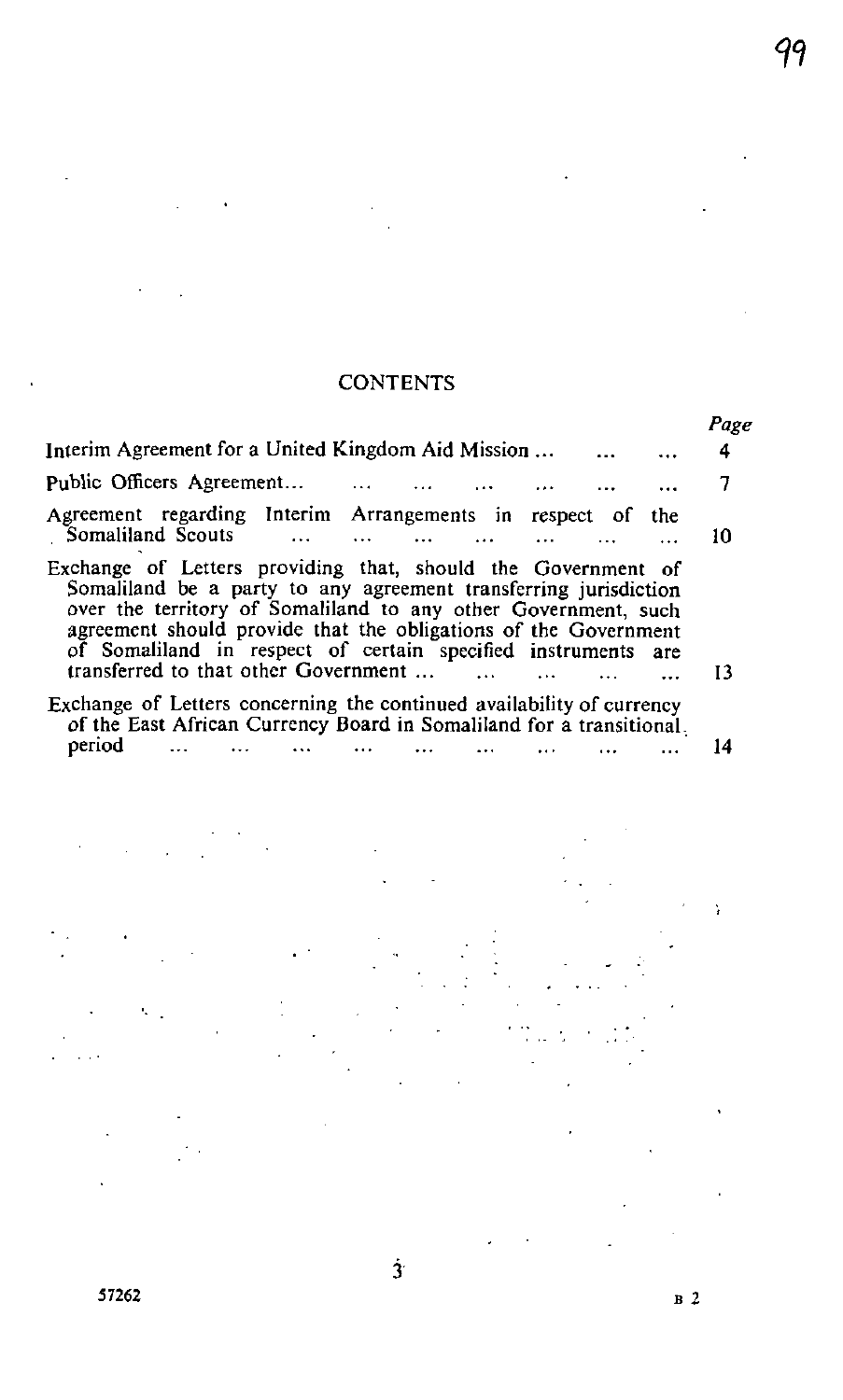## INTERIM AGREEMENT BETWEEN THE GOVERNMENT OF THE UNITED KINGDOM OF GREAT BRITAIN AND NORTHERN IRELAND AND THE GOVERNMENT OF SOMALILAND FOR A UNITED KINGDOM AID MISSION

The Government of the United Kingdom of Great Britain and Northern Ireland and the Government of Somaliland;

Have agreed as follows:--

#### ARTICLE I

In this Agreement-

a benzan ing pa

 $\mathcal{L}_{\mathcal{A}}$  , we have

 $($ a) "the appointed day " means the 26th of June, 1960;

 $\mathbf{S} = \{ \mathbf{S}_1, \ldots, \mathbf{S}_n \}$  , where

- (b) "an officer who was the substantive holder of an office " means an officer who is not domiciled in Somaliland and who, before the appointed day, was the substantive holder, whether on contract or on pensionable terms, of an office in the Public Service of Somaliland being a person-
	- (i) who was selected for or offered appointment to the Public Service of Somaliland by one of Her Britannic Majesty's Secretaries of State; or
	- (ii) whose appointment was approved by one of Her Britannic Majesty's Secretaries of State; or
	- (iii) who had entered into an agreement with the Crown Agents for Oversea Governments and Administrations to serve in any such office; or
	- (iv) who (although not an officer falling within sub-paragraphs (i), (ii), or (iii) of this paragraph) is or has been a member of Her Britannic Majesty's Overseas Civil Service or Her Britannic Majesty's Overseas Judiciary;
- $(c)$  " pension " means
	- (i) any pension, gratuity or compensation payable by the Government of Somaliland to or in respect of any officer including any increase of pension; and
	- (ii) any pension including any increase of pension payable to the widow or child of an officer and any contributions repayable and interest payable to an officer under any law providing for payment of pensions to widows and children of officers;
- (d) " compensation " means any compensation, gratuity or retiring allowance or benefit that may be granted under regulations made under section 62 of the Somaliland (Constitution) Order in Council, 1960;
- (e) "conditions of service" means the laws, rules, regulations, orders and other instruments that regulate the terms of service of an officer including, without prejudice to the generality of the foregoing, provision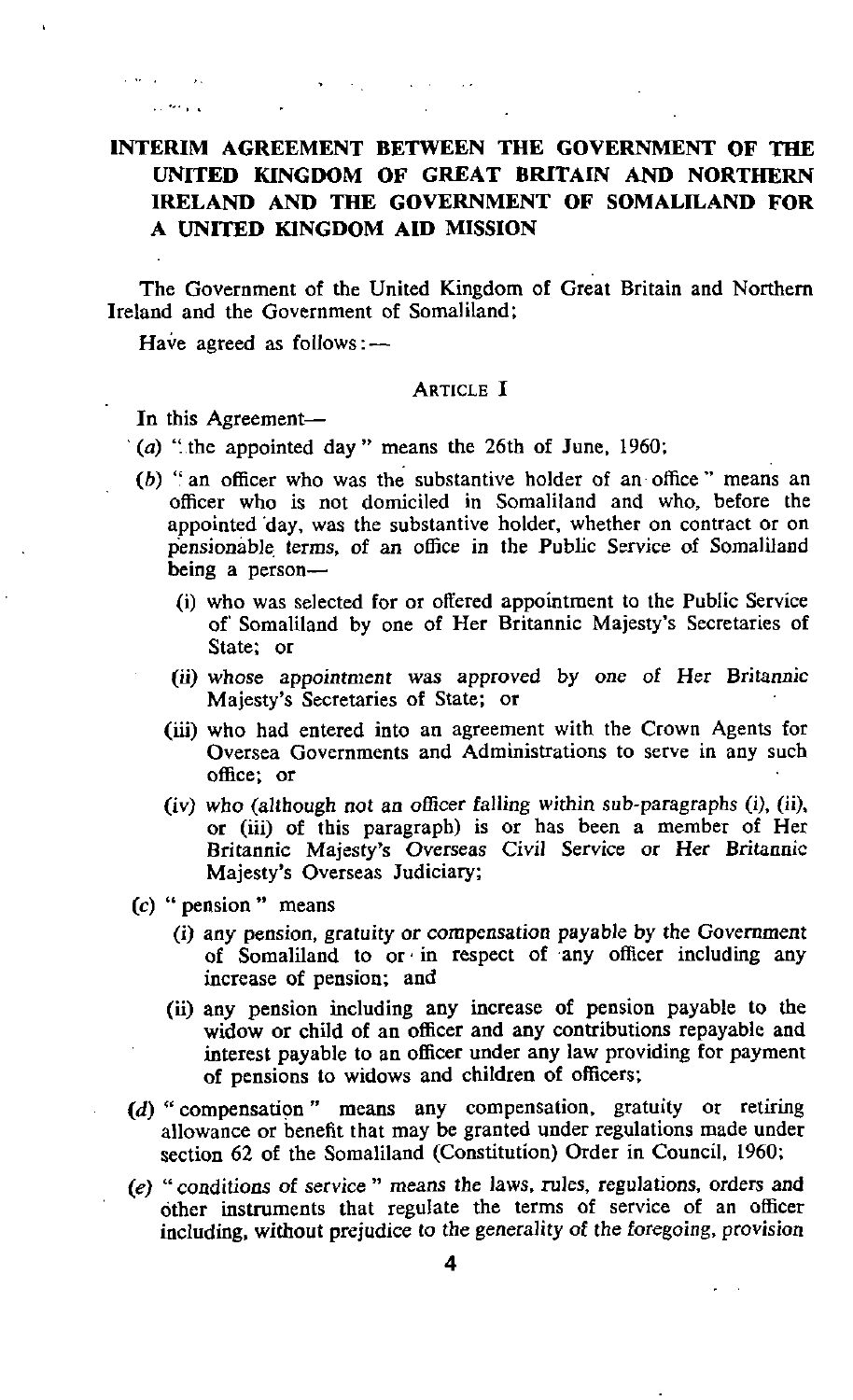relating to his tenure of office, transfer, promotion, disciplinary control, salary (including salary scales), pension, compensation, allowances, quarters, leave and passages.

#### ARTICLE If

(1) The Government of the United Kingdom, at the request of the Government of Somaliland, shall arrange for the appointment of officers to be available for civilian employment in the Public Service of Somaliland for a period not exceeding six months from the coming into force of this Agreement.

. (2) The Government of Somaliland has requested the Government of the United Kingdom to arrange for the appointment of officers to be available for the offices shown in the first and second columns of the Schedule attached to this Agreement and the Government of the United Kingdom propose, subject to the agreement of the officers concerned, to arrange for the appointment of the officers shown in the third column of the said Schedule.

(3) Officers so appointed shall remain members of the Public Service of Somaliland.

#### ARTICLE III

(1) The conditions of service applicable to an officer who was the substantive holder of an office appointed in pursuance of Article II of this Agreement shall be not less favourable than those which were applicable to him immediately before that date.

(2) In particular and without prejudice to the generality of the provisions of paragraph ( 1) of this Article , such an officer shall receive emoluments, the net value, in sterling, of which calculated at the official rate of exchange prevailing on the appointed day after deduction of any direct taxation on such emoluments payable to the Government of Somaliland, shall be not less than the net value so calculated of the emoluments payable to him immediately before the appointed day.

#### ARTICLE IV

The entitlement of an officer appointed in pursuance of Article IT of this Agreement to any compensation shall not be affected by his appointment or otherwise by the provisions of this Agreement.

C

#### ARTICLE V

(1) The appointment of an officer in pursuance of Article II of this Agreement may be terminated only by the Government of the United Kingdom;

(2) Subject to the provisions of paragraph ( 1) of this Article , disciplinary control (including the right to suspend from duty) over any such officer shall be exercised by the Government of Somaliland;

/0g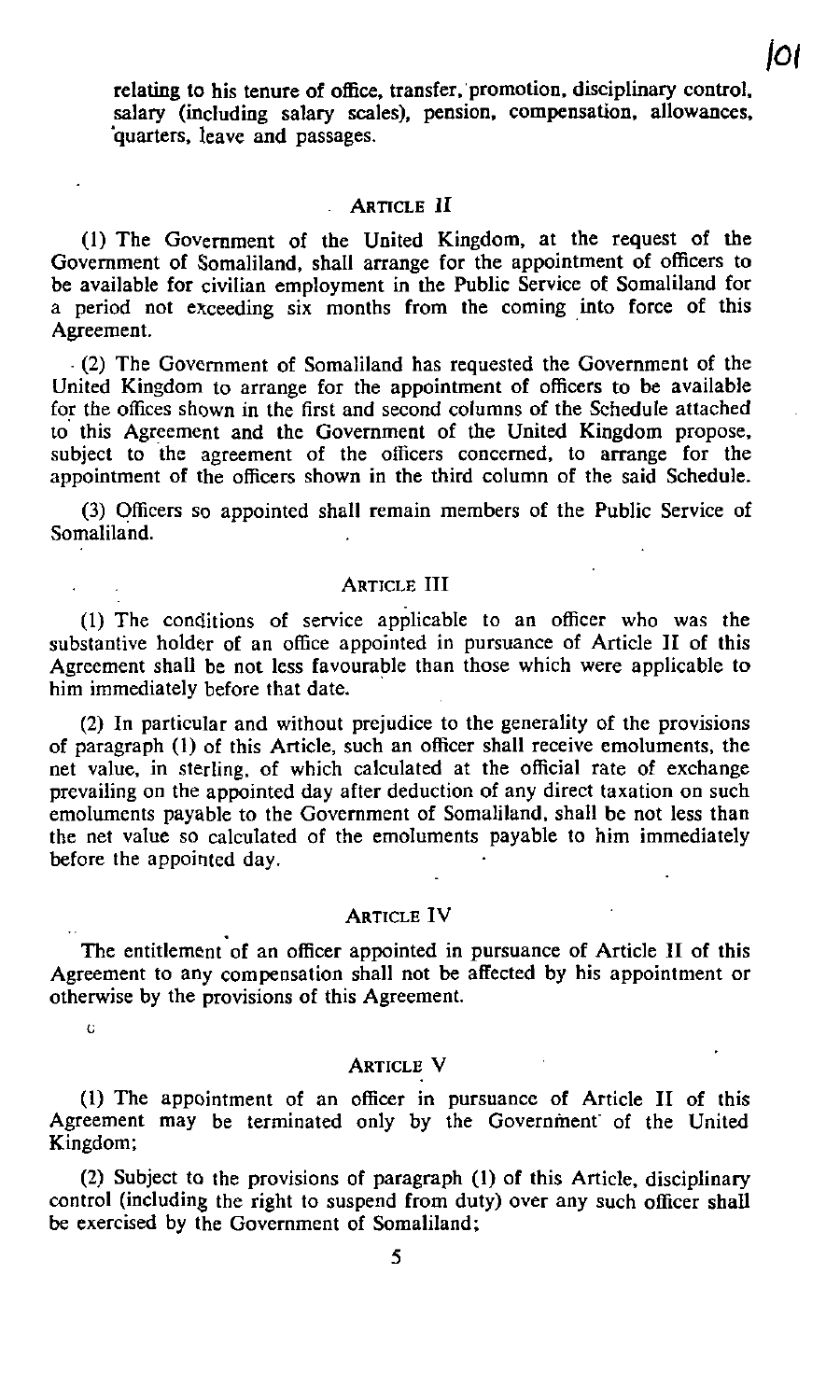'(3) Any-1such officer who is subjected to 'disciplinary. measures by the Government of Somaliland and who is aggrieved by. a decision- of that Government shall have the right to make representations. through the'United Kingdom representative in Somaliland to Her Britannic Majesty's Secretary of State for the Colonies and in the event of the latter supporting such representations and the resultant dispute not being amicably disposed of, such dispute shall be submitted to an Arbitral Tribunal. The Tribunal shall consist of three persons, two of whom shall be nominated respectively by the Government of Somaliland and by the Government of the United Kingdom and the third who shall be the Chairman shall be nominated by the former two members of the Tribunal, but such third member of the Tribunal shall not be a citizen of Somaliland nor a citizen of the United Kingdom and Colonies. The Somaliland Government and the Government of the United Kingdom shall be bound by the Award of such Tribunal;

(4) The Government of Somaliland will ensure that any legislation necessary to implement the provisions of this Article will be enacted.

#### ARTICLE VI

The Government of the United Kingdom shall, on behalf of the Government of Somaliland, undertake the payment of the emoluments of officers appointed in accordance with Article II of this Agreement, and of all pensions and compensation payable by the Government of Somaliland during the period of six months from the appointed day.

#### ARTICLE VII

The Government of the United Kingdom shall account to the Government of Somaliland for all payments made under this Agreement.

#### ARTICLE VIII

This Agreement shall come into force on the date of its signature.

In witness whereof the undersigned, being duly authorised thereto, have signed the present Agreement.

Done in duplicate at Hargeisa, this 26th day of June, '1960, in the English language.

For the Government of the United For the Government of Somali-Kingdom of Great Britain and land: Northern Ireland :

 $\cdot$ 

T. E. BROMLEY. M. I. EGAL.

A. DUALEH. A. G. JAMA. IBR NOOR.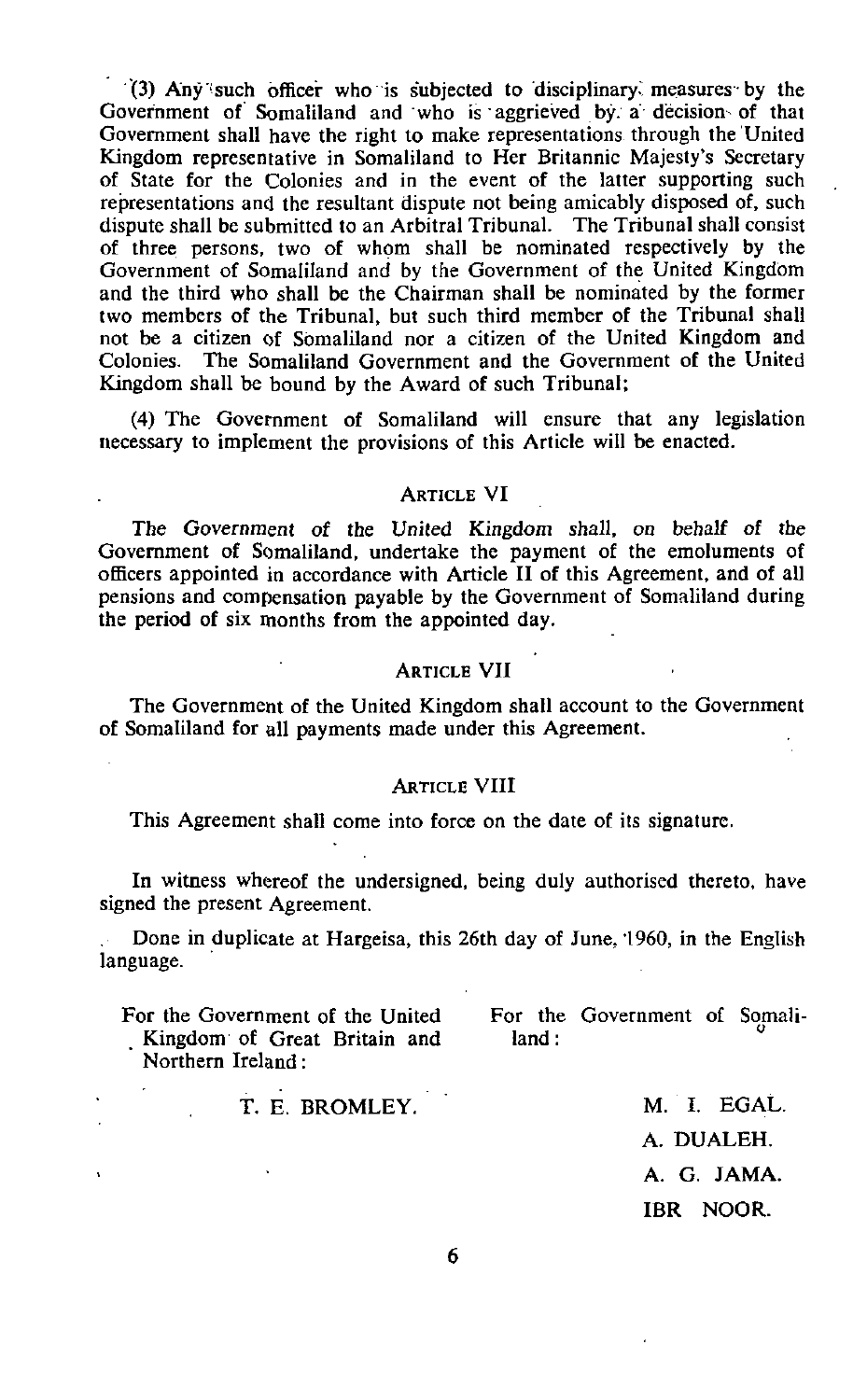## PUBLIC OFFICERS AGREEMENT BETWEEN THE GOVERNMENT OF THE UNITED KINGDOM OF GREAT BRITAIN AND NORTHERN . IRELAND AND THE - GOVERNMENT OF SOMALILAND

The Government of the United Kingdom of Great Britain and Northern Ireland and the Government of Somaliland;

Have agreed as follows: -

#### ARTICLE <sup>I</sup>

In this Agreement-

医无心病性 计自动控制 医白色的 医白色

(a) "the appointed day" means the 26th of June, 1960;

 $\mathcal{F}(\mathcal{A})$  .

- (b) " officer " means an officer who is not domiciled in Somaliland and who, before the appointed day, was the substantive holder of a pensionable office in the Public Service of Somaliland, being a person-
	- (i) who was selected for or offered appointment to the Public Service of Somaliland by one of Her Britannic Majesty's Secretaries of State; or
	- (ii) whose appointment was approved by one of Her Britannic . Majesty's Secretaries of State; or
	- (iii) who had entered into an agreement with the Crown Agents for Oversea Governments and Administrations to serve in any such office; or
	- (iv) who (although not an officer falling within sub-paragraphs (i), (ii), or (iii) of this paragraph) is or has been <sup>a</sup> member of Her Britannic Majesty's Overseas Civil Service or Her Britannic Majesty's Overseas Judiciary.
- $(c)$  " pension " means-
	- (i) any pension, gratuity, compensation, disturbance grant or other like retirement benefit payable by the Government of Somaliland to or in respect of any officer including any increase of pension; and
	- (ii) any pension including any increase of pension, payable to the widow or child of an officer and any contributions repayable and interest payable to an officer under any law providing for payment of pensions to widows and children of officers.
- (d) " Substantive holder " in relation to any office includes a person serving in that office on probation but does not include a person (other than a person serving under a probationary agreement) serving in that office for a specified term under <sup>a</sup> contract.

#### ARTICLE II

(1) An officer who does not cease to be in the Public Service of Somaliland before the appointed day shall be entitled to conditions of service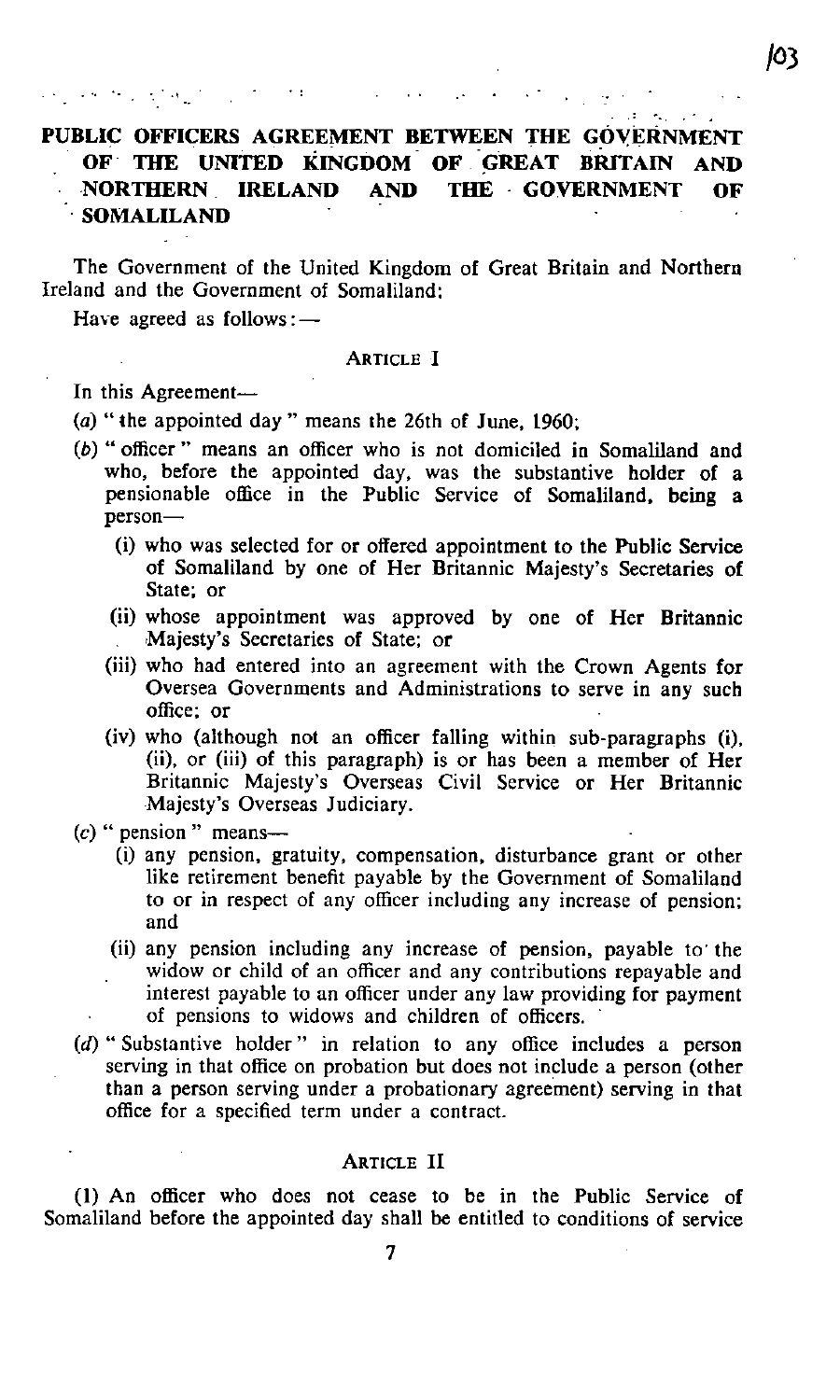not less favourable than those applicable to him immediately before the appointed day.

(2) In this Article the expression " conditions of service " means the laws, rules, regulations, orders and other instruments that regulate the terms of service of an officer including, without prejudice to the generality of the foregoing, provisions relating to his tenure of office, transfer, promotion, disciplinary control, salary (including salary scales), pension, allowances, quarters, leave and passages.

#### ARTICLE III

An officer who does not cease to be in the Public Service of Somaliland before the appointed day shall be entitled to retire and his eligibility and that of his widow, children, dependants and personal representatives to receive a pension shall be governed by the laws, regulations, and administrative directions in force immediately before the appointed day or by such other laws, regulations and administrative directions made thereafter that are not less favourable: and pensions shall be granted and paid to such officers and other persons accordingly.

 $\mathcal{L}_{\mathcal{F}}(\mathcal{F})$  . The  $\mathcal{F}$  $\mathcal{L}^{\text{max}}_{\mathcal{A}}$ 

ARTICLE IV

Pensions of officers who have ceased to be in the Public Service of Somaliland before the appointed. day or to the widow, children, dependants or personal representatives of such persons shall be granted and paid or, if granted before that date, shall continue to be paid, in accordance with the laws, regulations, and administrative directions governing those pensions immediately before that date or in accordance with such other laws, regulations and administrative directions made thereafter that are not less favourable.

#### ARTICLE V

(1) Pensions paid outside Somaliland on or after the appointed day shall be paid in sterling and shall be calculated at the official rate of exchange prevailing on that date between the pound sterling and the currency in use in Somaliland notwithstanding any variation in that rate.

(2) Every officer who has been granted or is being paid a pension before the appointed day shall exercise within six months of that date an option as to whether his pension and any pension that may in due course become payable to his widow, children, dependants or personal representatives, shall be paid in Somaliland or outside Somaliland; provided that where no option is exercised in respect of a pension in payment within six months after that date an option shall be deemed to have been exercised for the payment of the pension either in Somaliland or outside Somaliland according to where it was being paid on that date.

(3) In every other case, an officer eligible for a pension shall exercise before the award of his pension an option as to whether his pension and any pension that may become payable to his widow, children, dependants or personal representatives, shall be paid in Somaliland or outside Somaliland.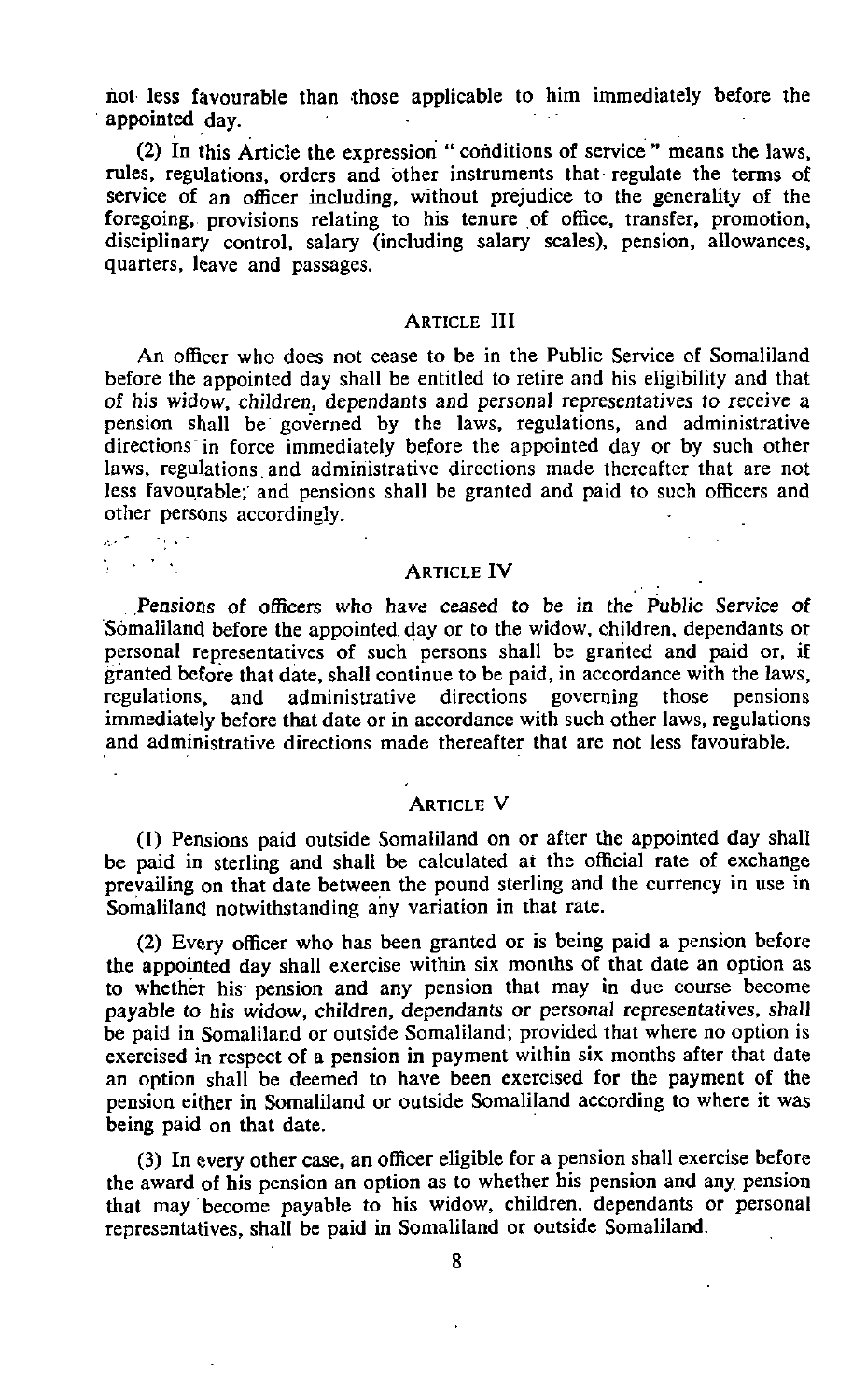$(4)$  Where, upon the death of an officer, a pension becomes payable to his widow, children, or any dependant, or to his personal representatives, an option as to whether the pension shall be paid in Somaliland or outside Somaliland-

- (a) may be exercised within one year of the death of that officer by the pensioner; and
- $(b)$  shall, if so exercised, be substituted for the option (if any) exercised by that officer under paragraph (2) or paragraph (3) of this Article.
- (5) An option exercised in accordance with this Article-
- (a) shall be exercised by notice in writing; and
- (b) shall be deemed to have been exercised on the date on which the notice is received.

(6) In this Article " pensioner" means the person entitled to the payment of a pension or (if that person is a minor) means his or her lawful guardian.

#### ARTICLE VI

Where any person is entitled to exercise an option under or relating to any law, regulation or administrative direction governing pensions, he shall for .the purposes of this Agreement be deemed in exercising the option to have .exercised it in the way more favourable to him.

#### **ARTICLE VII**

This Agreement shall come into force on the date of its signature.

In witness whereof the undersigned, being duly authorised thereto, have signed the present Agreement.

Done in duplicate at Hargeisa, this 26th day of June, 1960. in the English language.

Kingdom of Great Britain and land: Northern Ireland:

For the Government of the United For the Government of Somali-

#### T. E. BROMLEY. M. I. EGAL.

A. DUALEH. A. G. JAMA. IBR NOOR.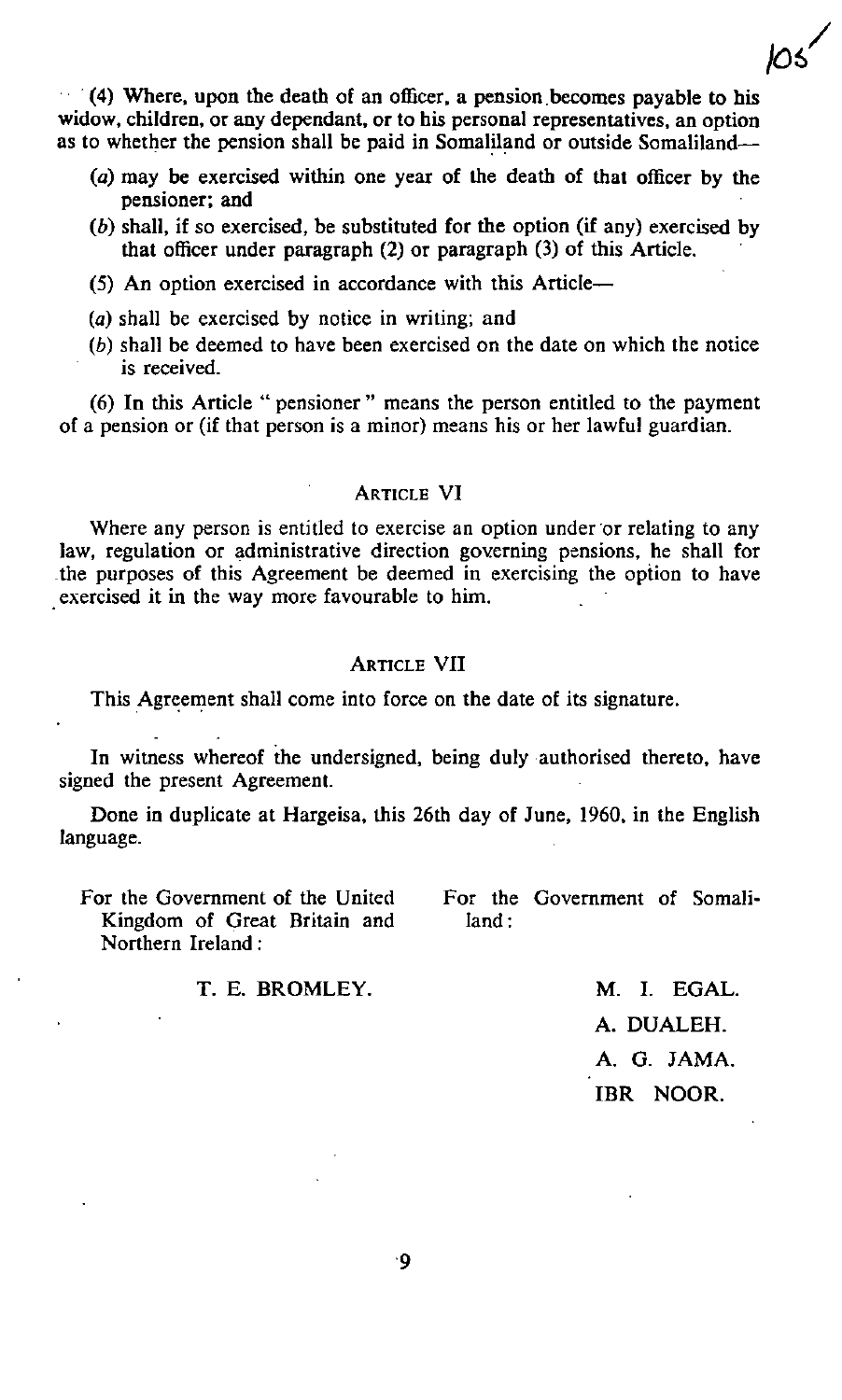$\mathcal{A}^{\text{max}}_{\text{max}}$  , where  $\mathcal{A}^{\text{max}}_{\text{max}}$  $\sim 10^{11}$  m  $^{-1}$  $\mathcal{L}^{\mathcal{L}}$  and  $\mathcal{L}^{\mathcal{L}}$  and  $\mathcal{L}^{\mathcal{L}}$  and  $\mathcal{L}^{\mathcal{L}}$ 

AGREEMENT BETWEEN THE . GOVERNMENP OF: THE UNITED KINGDOM OF GREAT BRITAIN AND NORTHERN IRELAND AND THE GOVERNMENT OF SOMALILAND REGARDING INTERIM ARRANGEMENTS IN RESPECT .OF THE SOMALILAND SCOUTS

The Government of the United Kingdom of Great Britain and Northern Ireland and the Government of Somaliland:

Considering that the Government of Somaliland have informed the Government of the United Kingdom that the Somaliland Scouts as maintained and governed under existing legislation shall continue in being for an interim period of six months following the attainment of independence by Somaliland and that they are willing to provide funds within present limits for this purpose, and that the Government of Somaliland have requested the Government of the United Kingdom to provide certain United Kingdom military personnel to be seconded for service with the Somaliland Scouts during this interim period;

Considering that the Government of the United Kingdom have indicated their willingness to make such personnel available, subject to the conditions hereinafter specified, as part of their general assistance to Somaliland in the interim period of six months following independence;

Have agreed as follows: $-$ 

#### ARTICLE <sup>I</sup>

In this Agreement:

- (a) " United Kingdom military personnel " means commissioned officers, warrant officers and non-commissioned officers of Her Britannic Majesty's Armed Forces, seconded for service with the Somaliland Scouts under this Agreement;
- (b) " conditions of service " means the laws, rules, regulations, orders and other instruments that regulate the terms of service of United Kingdom military personnel including, without prejudice to the generality of the foregoing, provision relating to their tenure of office, transfer, promotion, disciplinary control, salary (including salary scales), pension, compensation allowances, quarters, leave and passages.

#### ARTICLE <sup>11</sup>

(1) The Government of the United Kingdom shall at the request of the Government of Somaliland and subject to the agreement of the personnel concerned, second commissioned officers, warrant officers and noncommissioned officers of Her Britannic Majesty's Armed Forces for service with the Somaliland Scouts, within the present establishment, during an interim period not exceeding six months from the coming into force of this Agreement.

(2) During the period of six months from the coming into force of this Agreement the Commander of the Somaliland Scouts shall be the senior British officer seconded for service with the Somaliland Scouts under this Agreement.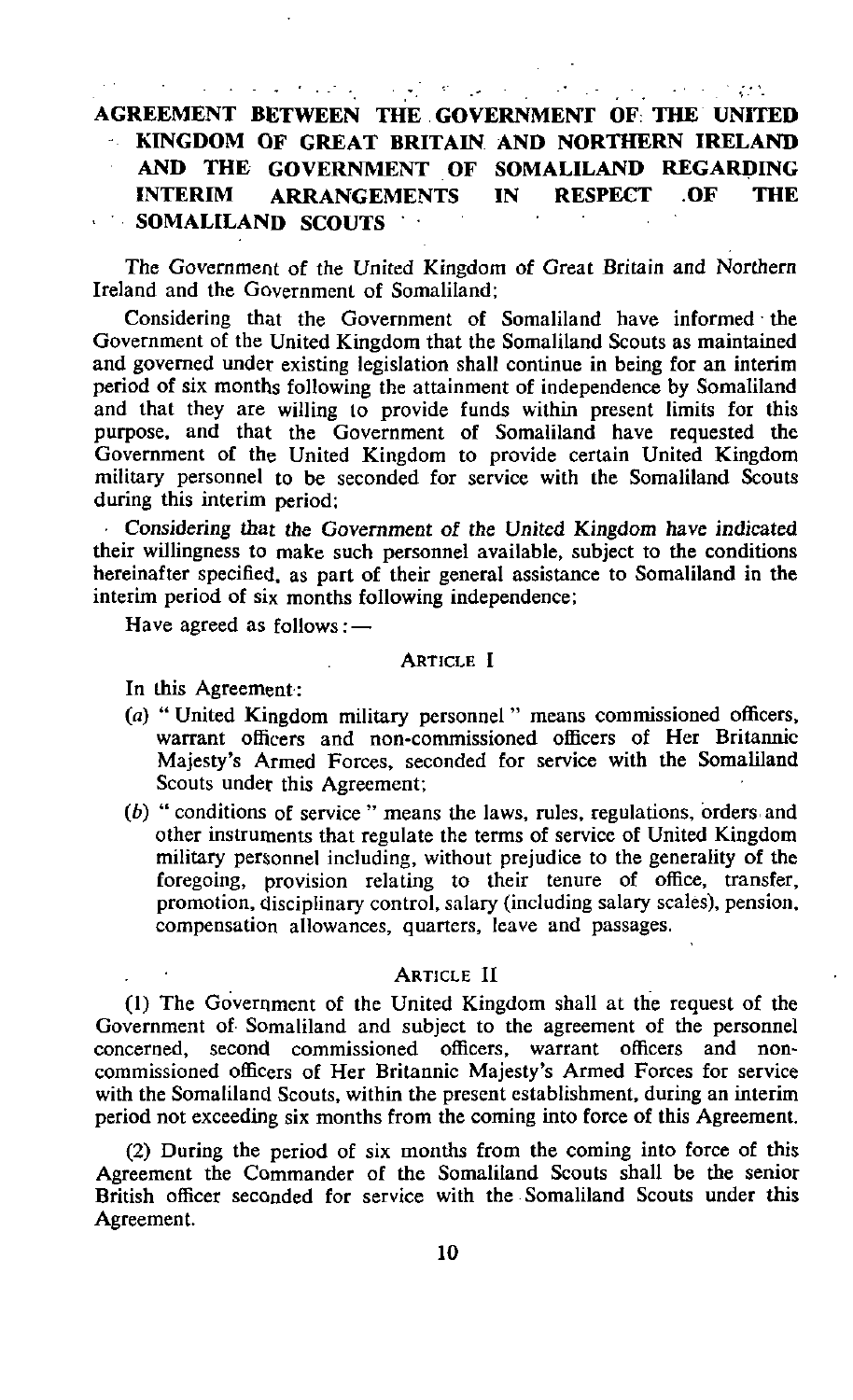(1) The conditions of service of United Kingdom military personnel shall be similar to and not less favourable than those which were applicable immediately before the coming into force of this Agreement.

(2) The emoluments of such personnel shall be paid by the Government of the United Kingdom, on behalf of the Government of Somaliland.

(3) The Government of the United Kingdom shall account to the Government of Somaliland for all payments made under this Agreement.

#### ARTICLE IV

(1) United Kingdom military personnel shall remain subject to United Kingdom Service law at all times and shall be dealt with under this law wherever applicable.

(2) Notwithstanding that United Kingdom military personnel shall be an integral part of the Somaliland Scouts they shall; so that they may be dealt with under United Kingdom Service law, be formed into a unit called " United Kingdom Element, Somaliland Scouts " and the Commander of the Somaliland Scouts or, in his absence, the senior British seconded officer acting in his place shall be the commander of this unit.

(3) If necessary a court martial under United Kingdom Service law may be held locally and British officers may be brought into the country as members of such a court. Essential witnesses may also if necessary be brought into the country for the purpose of giving evidence at such <sup>a</sup> court.

(4) United Kingdom military personnel shall be subject to the law of Somaliland other than Service law.

#### ARTICLE V

No United Kingdom military personnel will be required to take part in military operations against a third country.

#### ARTICLE VI

(1) The Commander of the Somaliland Scouts, and through him the other United Kingdom military personnel, shall receive their orders from the appropriate Minister of the Government of Somaliland and they will obey such orders, provided that such orders would, if given by anyone subject to United Kingdom Service law, constitute lawful commands under that law and do not conflict with the allegiance of such personnel to Her Britannic Majesty.

(2) United Kingdom military personnel shall have power of command over all officers and other ranks in the Somaliland Scouts junior to them in rank or seniority or placed under their command. Similarly, other personnel in the Somaliland Scouts will have power of command over all personnel including United Kingdom military personnel junior to them in rank or seniority or placed under their command.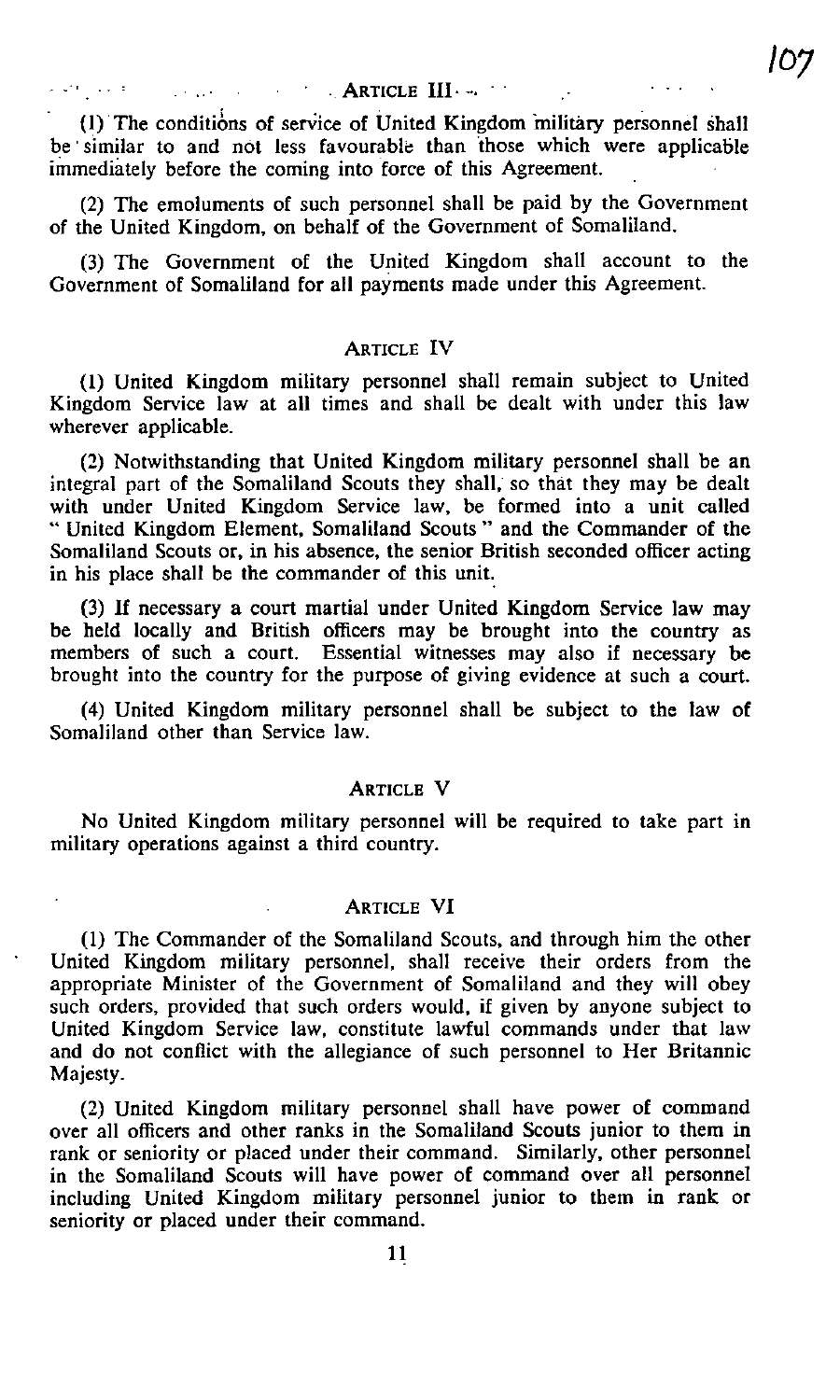(3) United Kingdom military personnel shall have the powers of discipline over United Kingdom military personnel junior to them in rank or seniority or placed under their command provided for under United Kingdom Service law. Power of discipline over all other members of the Somaliland Scouts shall be exercised by the Commander of the Somaliland Scouts.

#### ARTICLE VII

The Government of the United Kingdom reserve the right to withdraw United Kingdom military personnel from service with the Somaliland Scouts should conditions arise where they consider such action necessary.

#### ARTICLE VIII

United Kingdom military personnel shall be indemnified by the Government of Somaliland for all sums paid or payable in respect of costs, damages and any personal costs awarded against them in civil proceedings arising out of accidents or incidents occurring during the performance of their military duty.

#### ARTICLE IX

United Kingdom military personnel shall have the right to approach. the appropriate representative of the Government of the United Kingdom in the area on matters pertaining to their own Service or personal interests. Normally such an approach shall be made to the Commander, Land Forces, Arabian Peninsula, through the Commander of. the Somaliland Scouts who will keep the Government of Somaliland informed on those matters concerning their interests.

#### ARTICLE X

This Agreement shall come into force on the date of its signature.

In witness whereof the undersigned, being duly authorised thereto, have signed the present Agreement.

Done in duplicate at Hargeisa, this 26th day of June, 1960, in the English language.

Kingdom of Great Britain and land: Northern Ireland :

For the Government of the United For the. Government of Somali-

T. E. BROMLEY. M. I. EGAL.

A. DUALEH. A., G. JAMA. IBR NOOR.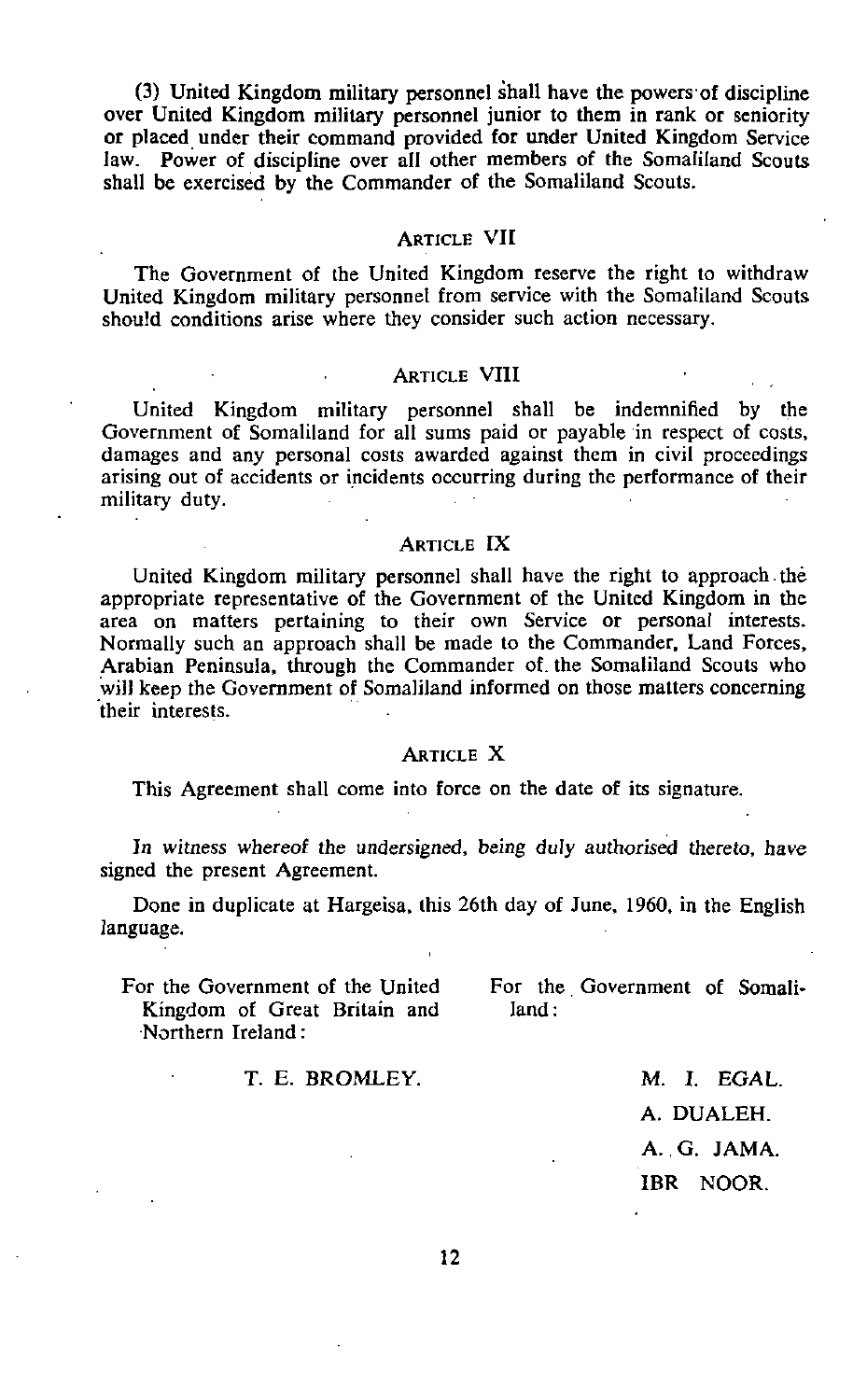Exchange of Letters providing that, should the Government of Somaliland

- $\cdots$  be a party to any agreement transferring jurisdiction over the territory
- of Somaliland to any other Government, such agreement should provide that the obligations of the Government of Somaliland in respect of certain specified instruments are transferred to that other Government

#### No. <sup>1</sup>

Mr. T. E. Bromley to the Members of the Council of Ministers of Somaliland

British Consulate-General, Your Excellencies. The South State of the Hargeisa, June 26, 1960.

<sup>I</sup> have the honour to ask you to confirm on behalf of the Government of Somaliland that, should they in any way be a party to any agreement for, or any instrument having the effect of, transferring, or confirming the transfer of, jurisdiction over the territory of the Government of Somaliland, to any other Government, such agreement or instrument shall provide that the obligations of the Government of Somaliland in respect of the following instruments are transferred to, and accepted by, that other Government, namely:-

- (a) The Interim Agreement between the Government of the United Kingdom of Great Britain and Northern Ireland and the Government of Somaliland for <sup>a</sup> United Kingdom Aid Mission;
- (b) The Public Officers Agreement between the Government of the United Kingdom of Great Britain and Northern Ireland and the Government of Somaliland;
- (c) The Agreement between the Government of the United Kingdom of Great Britain and Northern Ireland and the Government of Somaliland regarding interim arrangements in respect of the Somaliland Scouts;
- (d) The lease entered into on the 12th of April, 1960, between the Government of the Somaliland Protectorate and the Minister of Works of the United Kingdom.

<sup>I</sup> have the honour to propose that this letter and Your Excellencies' reply giving the confirmation aforesaid should constitute an Agreement between the two Governments.

Please accept, &c.

T. E. BROMLEY.

#### No. 2

The Council of Ministers of Somaliland to Mr. T. E. Bromley

The Council of Ministers of Somaliland, Your Excellency, The Excellency extends the Hargeisa, June 26, 1960.

We have the honour to acknowledge the receipt of your letter of to-day's date, which reads as follows :

[As in No. 1]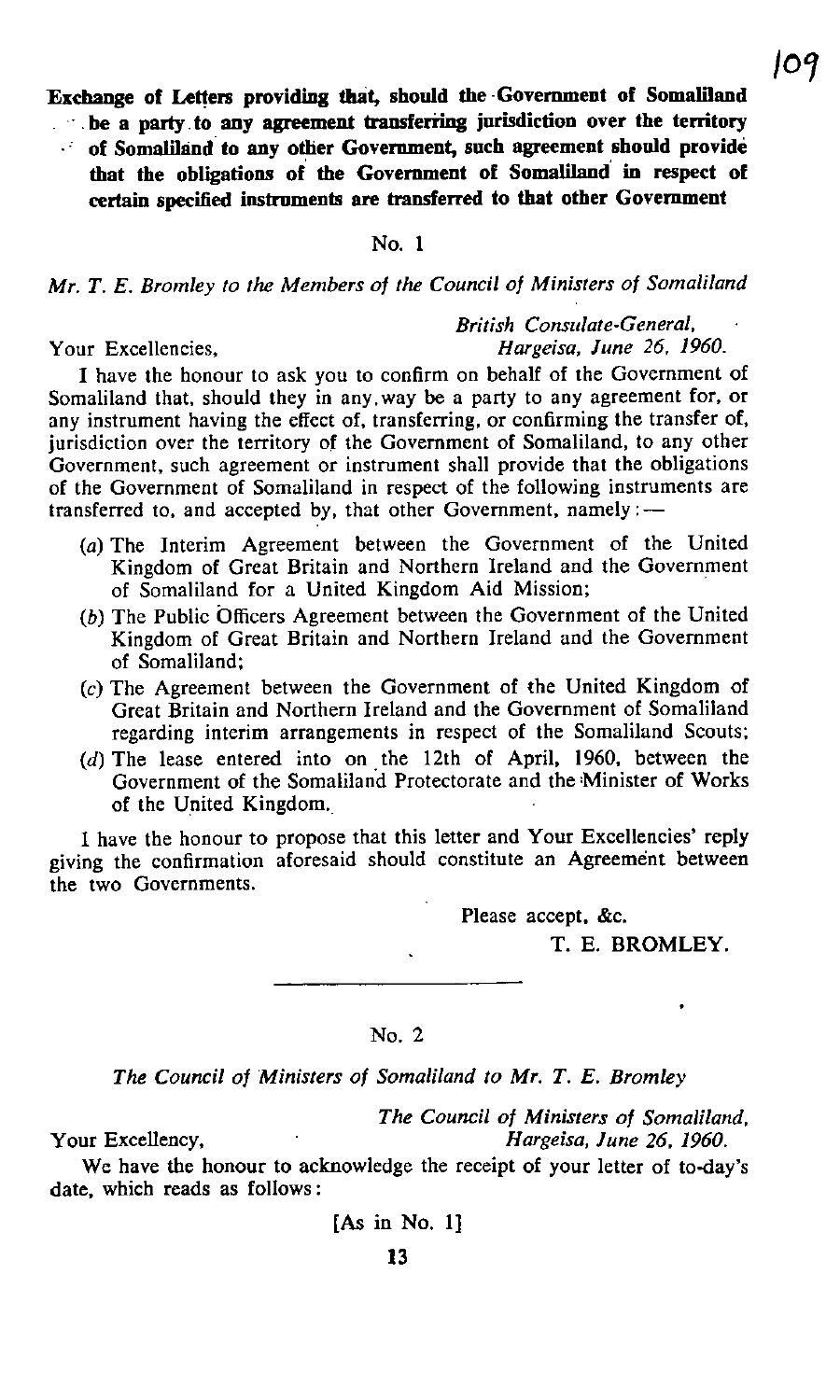On behalf of the Government of Somaliland, we have pleasure in giving the confirmation for which your letter asks and agree that Your Excellency's letter and this reply shall constitute an agreement between the two Governments.

Please accept, &c.

M. I. EGAL. A. DUALEH. A. G. JAMA. IBR NOOR.

Exchange of Letters concerning the continued availability of currency of the East African Currency Board in Somaliland for a transitional period

### No. <sup>1</sup>

The Council of Ministers of Somaliland to Mr. T. E. Bromley

The Council of Ministers of Somaliland, Your Excellency, The Contract Excellency, The Hargeisa, June 26, 1960.

We have the honour to request that, following the attainment of independence by Somaliland, the currency of the East. African Currency Board (hereinafter described as "the Board ") should continue to be made available for circulation in Somaliland for a transitional period until provision can be made for its replacement. We propose that if Her Majesty's Government in the United Kingdom of Great Britain and Northern Ireland agree to this request, arrangements should be made on the following basis: $-$ 

- $(a)$  The duration of the transitional period shall be a matter for consideration by the Government of Somaliland and Her Majesty's Government, shall be only so long as is practicable and necessary, and shall not in any event exceed 12 months beginning from to-day's date.
	- (b) During the transitional period :
		- (i) the Board shall use their best endeavours to ensure that an adequate supply of currency notes and coins of the Board continues to be available to meet the demand in Somaliland;
		- (ii) The Government of Somaliland shall not do any act or enact any legislation which might prejudice the interests of the Board and shall afford the Board such assistance as may be necessary.

If the above proposals are acceptable to Her Majesty's Government, we have the honour to suggest that the present letter and your reply to that effect should constitute an agreement between the two Governments in this matter.

Please accept, &c.

M. I. EGAL. A. DUALEH. A. G. JAMA. IBR NOOR.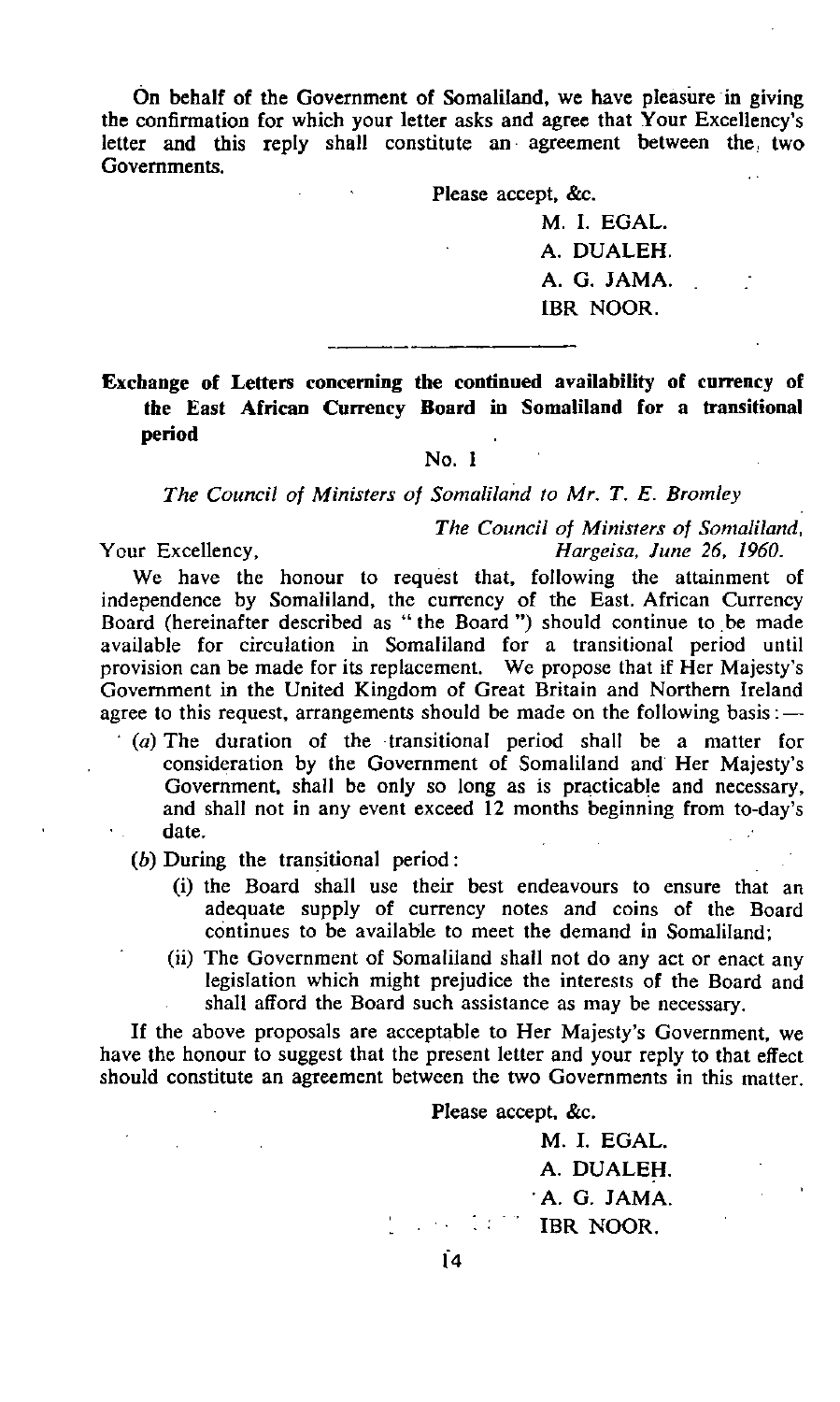Mr. T. E. Bromley to the Members of the Council of Ministers of Somaliland

British Consulate-General,

Your Excellencies, Hargeisa, June 26, 1960.

<sup>I</sup> have the honour to acknowledge the receipt of your letter of to-day's date, which reads as follows:

#### [As in No. 1]

<sup>I</sup> have pleasure to confirm that the above proposals are acceptable to Her Majesty's Government who agree that your letter and this reply shall constitute an agreement between the two Governments in this matter.

Please accept, &c.

T. E. BROMLEY.